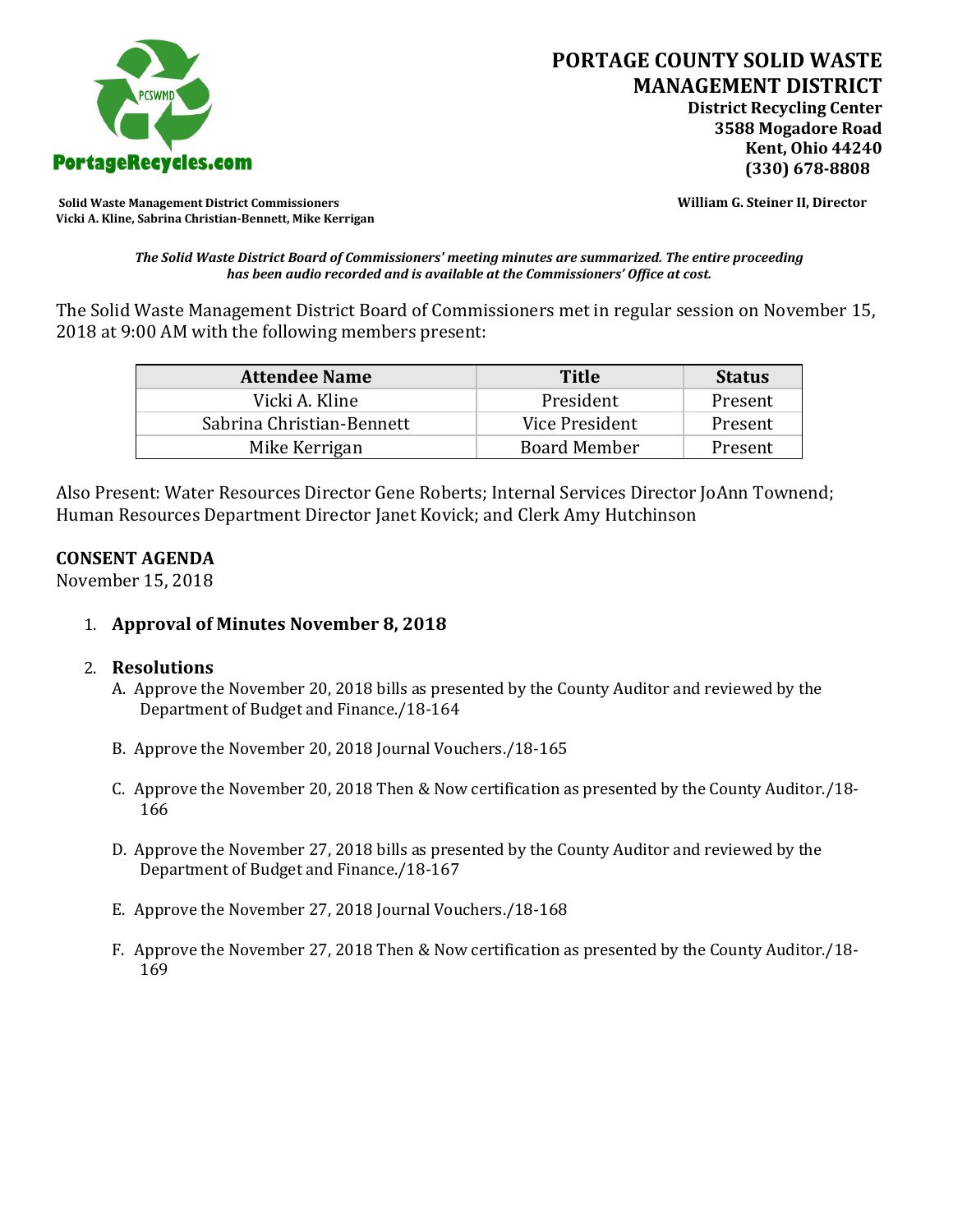**Motion To:** Approve the November 15, 2018 Consent Agenda for Solid Waste Management District

| <b>RESULT:</b>   | <b>ADOPTED [UNANIMOUS]</b>                               |
|------------------|----------------------------------------------------------|
| <b>MOVED:</b>    | Mike Kerrigan                                            |
| <b>SECONDED:</b> | Sabrina Christian-Bennett                                |
| AYES:            | Mike Kerrigan, Sabrina Christian-Bennett, Vicki A. Kline |

**RESOLUTION NO. 18-164 - RE: BILLS APPROVED AND CERTIFIED TO THE PORTAGE COUNTY AUDITOR FOR PAYMENT.** 

It was moved by Sabrina Christian-Bennett, seconded by Mike Kerrigan that the following resolution be adopted:

- **RESOLVED,** that the bills were approved and certified to the County Auditor for payment, contingent upon the review of the Portage County Department of Budget and Financial Management, Department of Internal Services or other designee on November 20, 2018 in the total payment amount of **\$17,318.41 for Funds 8300- 8399** as set forth in the Accounts Payable Warrant Report on file in the office of the Portage County Auditor; and be it further
- **RESOLVED,** that the District Board of Commissioners finds and determines that all formal actions of this Board concerning and relating to the adoption of this resolution were taken in an open meeting of this Board and that all deliberations of this Board that resulted in those formal actions were in meeting open to the public in compliance with the law including Section 121.22 of the Ohio Revised Code.

Roll call vote as follows:

| Vicki A. Kline, Yea; | Sabrina Christian-Bennett, Yea; | Mike Kerrigan, Yea; |
|----------------------|---------------------------------|---------------------|
|----------------------|---------------------------------|---------------------|

# **RESOLUTION NO. 18-165**

This resolution was inadvertently omitted. This is for numbering purposes only.

# **RESOLUTION NO. 18-166**

This resolution was inadvertently omitted. This is for numbering purposes only.

**RESOLUTION NO. 18-167 - RE: BILLS APPROVED AND CERTIFIED TO THE PORTAGE COUNTY AUDITOR FOR PAYMENT.** 

It was moved by Sabrina Christian-Bennett, seconded by Mike Kerrigan that the following resolution be adopted:

**RESOLVED,** that the bills were approved and certified to the County Auditor for payment, contingent upon the review of the Portage County Department of Budget and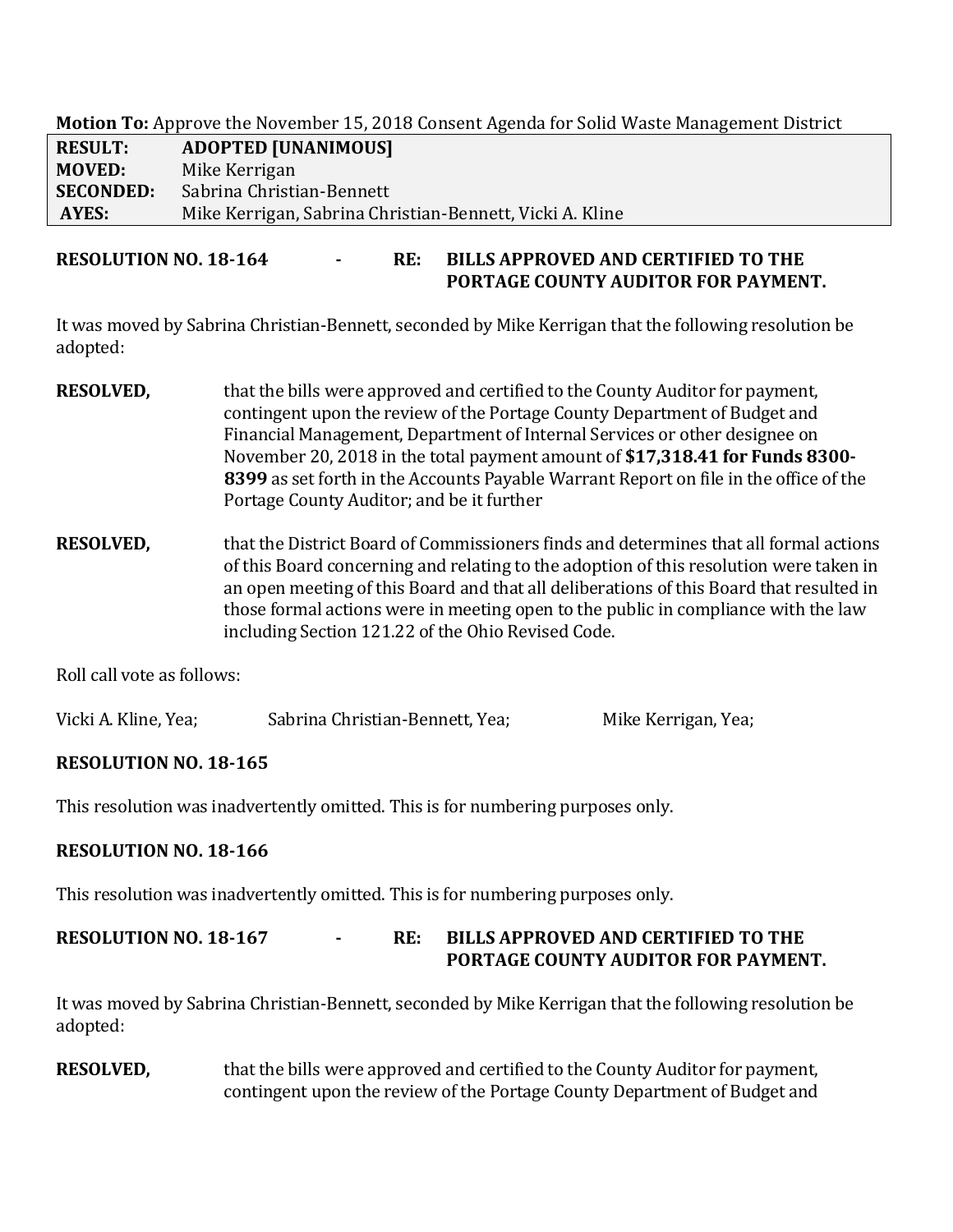|                            | Financial Management, Department of Internal Services or other designee on<br>November 27, 2018 in the total payment amount of \$3,270.70 for Funds 8300-<br>8399 as set forth in the Accounts Payable Warrant Report on file in the office of the<br>Portage County Auditor; and be it further                                                                                                                        |                     |
|----------------------------|------------------------------------------------------------------------------------------------------------------------------------------------------------------------------------------------------------------------------------------------------------------------------------------------------------------------------------------------------------------------------------------------------------------------|---------------------|
| <b>RESOLVED,</b>           | that the District Board of Commissioners finds and determines that all formal actions<br>of this Board concerning and relating to the adoption of this resolution were taken in<br>an open meeting of this Board and that all deliberations of this Board that resulted in<br>those formal actions were in meeting open to the public in compliance with the law<br>including Section 121.22 of the Ohio Revised Code. |                     |
| Roll call vote as follows: |                                                                                                                                                                                                                                                                                                                                                                                                                        |                     |
| Vicki A. Kline, Yea;       | Sabrina Christian-Bennett, Yea;                                                                                                                                                                                                                                                                                                                                                                                        | Mike Kerrigan, Yea; |

**RESOLUTION NO. 18-168 - RE: APPROVAL OF JOURNAL VOUCHERS/ENTRIES.**

It was moved by Sabrina Christian-Bennett, seconded by Mike Kerrigan that the following Resolution be adopted:

| <b>WHEREAS,</b> | the Ohio Revised Code requires that warrants be approved by the District Board of<br>Commissioners for the Portage County Solid Waste Management District prior to<br>their issuance, and                                                                                                               |
|-----------------|---------------------------------------------------------------------------------------------------------------------------------------------------------------------------------------------------------------------------------------------------------------------------------------------------------|
| WHEREAS,        | there are other similar financial transactions defined as journal vouchers/entries<br>that are dissimilar in that they are used to pay for charges for services from one<br>county department and/or fund to another department and/or fund and thus are<br>processed in lieu of issuing a warrant, and |
| WHEREAS,        | the Journal Vouchers/Entries are submitted by the Solid Waste Management<br>District Director for review by the District Board of Commissioners; now therefore<br>be it                                                                                                                                 |

| 11/27/18 | 1027 | \$519.09   |
|----------|------|------------|
| 11/27/18 | 1028 | 6.18       |
| 11/27/18 | 1029 | 448.14     |
| 11/27/18 | 1030 | 86.81      |
| 11/27/18 | 1032 | 29.40      |
| Total    |      | \$1,089.62 |

**RESOLVED,** that the District Board of Commissioners approves the attached Journal Vouchers/Entries, and be it further

**RESOLVED,** that the District Board of Commissioners finds and determines that all formal actions of this Board concerning and relating to the adoption of this resolution